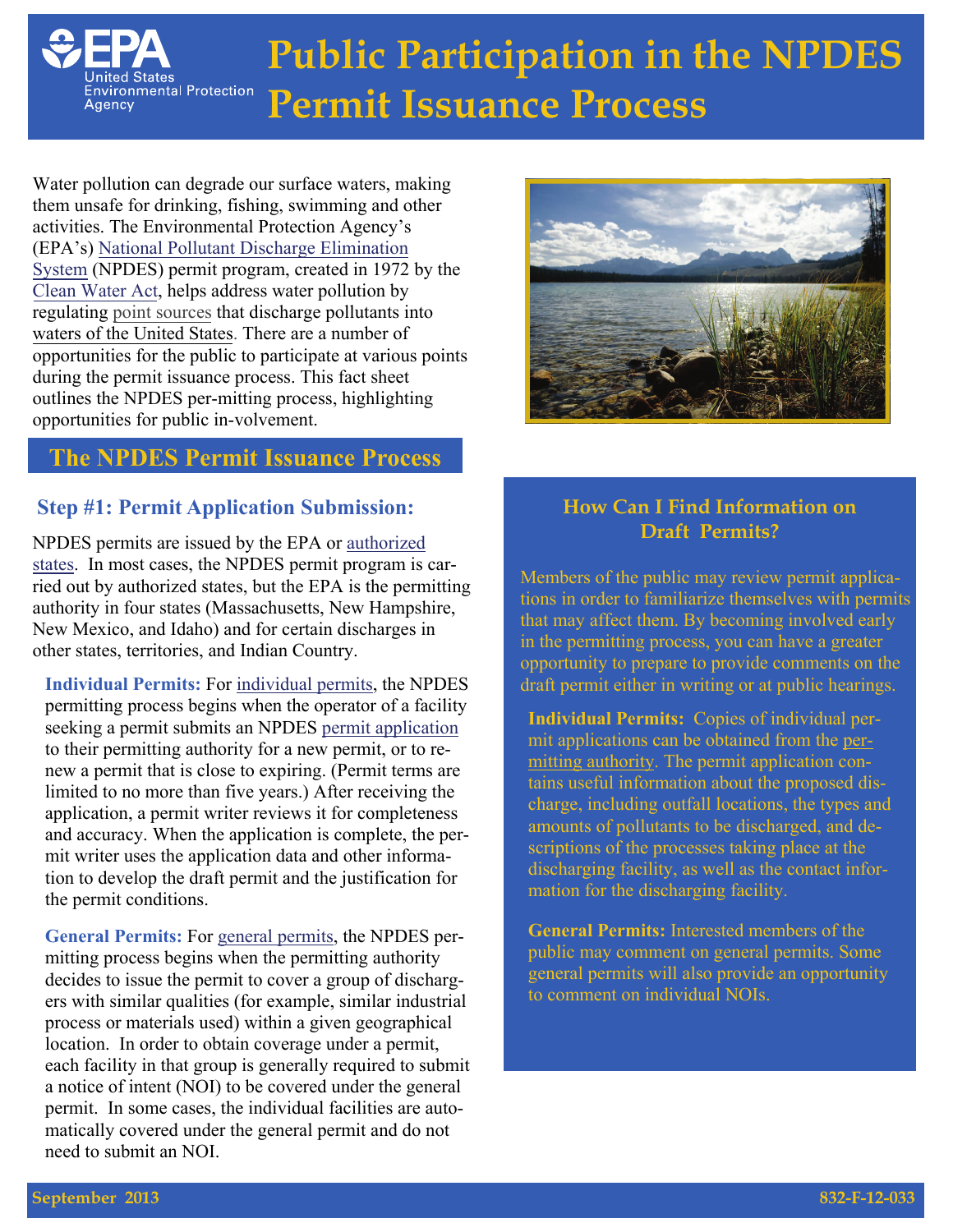## **Step #2: Notice and Comment of Proposed Permit Action:**

Once the permit writer finishes drafting the NPDES permit, the permitting authority initiates a public notice period (of at least 30 days) during which any interested person may submit written comments on the draft permit and accompanying fact sheet and/or request a public hearing on the draft permit. The public notice and comment period is one of the most significant opportunities for the public to become involved in the NPDES permitting process.

#### **How Can I Submit Public Comments on an NPDES Permit**?

**For EPA-issued general permits:** Methods for submitting comments are described in the *Federal Register* notice of publication of the draft permit, but typically include the following methods:

- 1. **Online** at http://www.regulations.gov (follow online instructions for submitting comments);
- 2. **Via email** to ow-docket@epa.gov; or
- 3. **Via mail** to Water Docket, U.S. Environmental Protection Agency, Mail Code 28221T, 1200 Pennsylvania Avenue, NW., Washington, DC 20460.

**For EPA-issued individual permits:** Methods for submitting comments can be obtained from the EPA Regional Office issuing the permit. NPDES contact information for each Regional Office can be found at [EPA Regional Contact](http://cfpub.epa.gov/npdes/contacts.cfm?type=allregion)  [Information Page](http://cfpub.epa.gov/npdes/contacts.cfm?type=allregion).

**For permits issued by states or tribes:** Check the permitting authority's website for contact information (it may be listed under NPDES program, Office of Water, etc.). Most states receive comments by the same means as the EPA (online comment database, email, or regular mail). In addition, the NPDES website includes [state pro](http://cfpub.epa.gov/npdes/contacts.cfm?program_id=0&type=allstate)gram [contact information](http://cfpub.epa.gov/npdes/contacts.cfm?program_id=0&type=allstate) as well as information on individual state NPDES programs.

Following the notice and comment period and prior to permit issuance, the permitting authority is required to respond to all significant comments and explain any changes made to the draft permit. Responses to comments are publicly available from the [offices of the](http://cfpub1.epa.gov/npdes/contacts.cfm?program_id=0&type=NPDES)  [permitting authority.](http://cfpub1.epa.gov/npdes/contacts.cfm?program_id=0&type=NPDES)

When EPA is the permitting authority, it must issue a "response to comments" document whenever a final permit decision is issued. A "final permit decision" is "a decision to issue, deny, modify, revoke and reissue, or terminate a permit."

Under federal regulations, when states or tribes are the permitting authority, they are only required to respond to comments when a final permit is issued. Note, however, that state law may require a response to comment document in other situations as well.

**Methods for Issuing Notice:** To help publicize the notice and comment period, the NPDES regulations require the permitting authority to:

- Mail a copy of the notice to people who have joined mailing lists by submitting a written request to the permitting authority. The permitting authority notifies the public of the opportunity to be put on the mailing list through periodic publications in the public press and other media.
- Publish a public notice in a newspaper in the area to be affected by the following types of permits: major individual permits, state-issued general permits, and permits that include sewage sludge land application plans; and
- For EPA-issued general permits, publish a notice in the *Federal Register*.

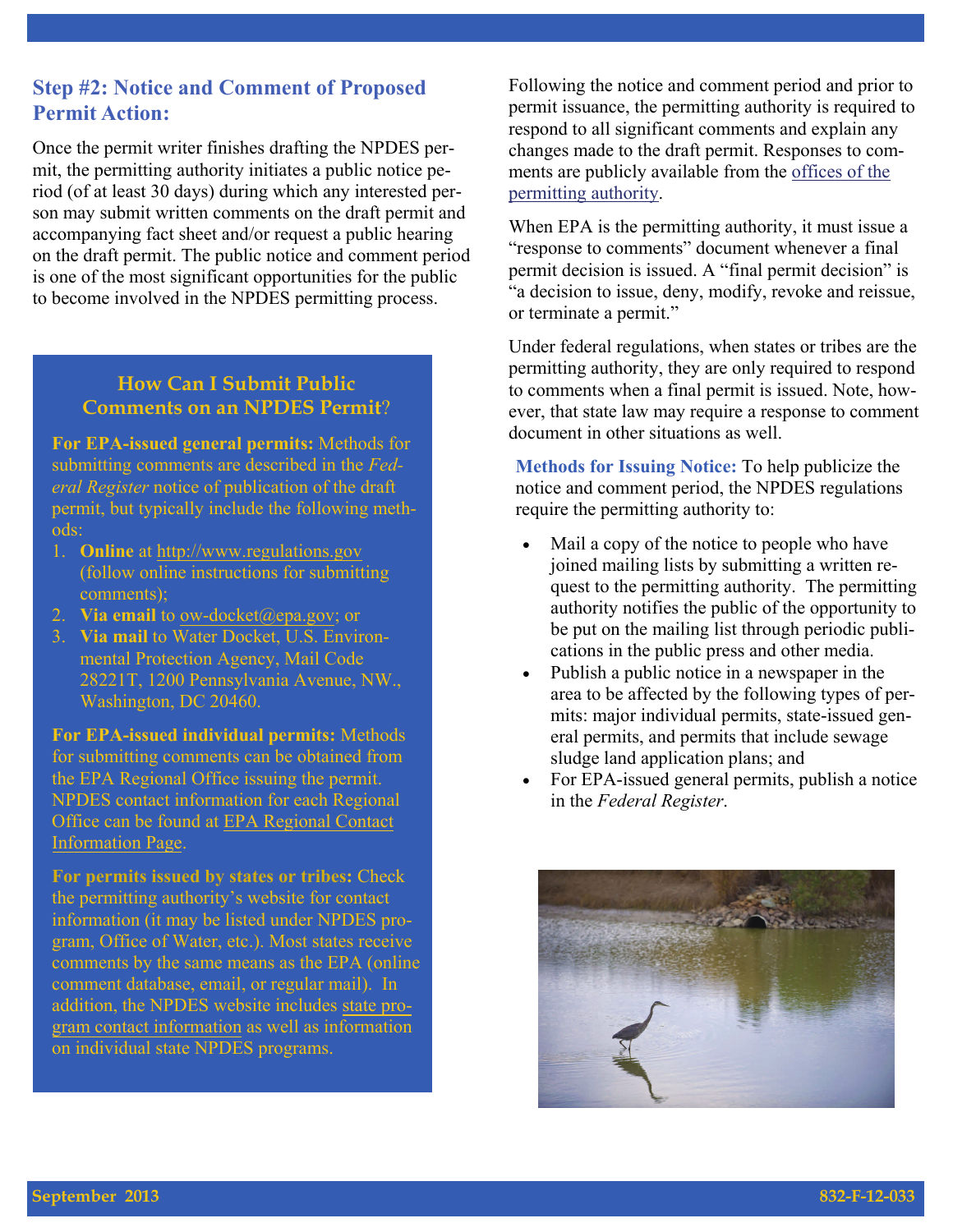**Process for Requesting a Public Hearing:** Any interested person may request a public hearing on a draft permit during the public comment period by submitting a written statement to the permitting authority describing the issues proposed to be raised at the hearing. A public hearing will be held if the permitting authority finds that there is significant public interest. The permitting authority may also decide to hold a public hearing at its discretion.

Public notice of a public hearing must be given at least 30 days before the hearing takes place, and may be combined with the public notice of the draft permit. Scheduling a hearing automatically extends the comment period until at least the close of the hearing, and the comment period may be extended by the hearing officer by announcing an extension at the hearing.

#### **Step #3: Permit Review, Approval, and Issuance Process:**

Following the notice and comment period, the permitting authority reviews all comments and, based on an evaluation of the comments, decides whether to issue the permit. States and tribes may provide additional opportunities for public involvement.

For permits *issued by EPA* instead of by a state, there are some additional steps that may provide additional opportunities for public involvement. Public notice for these processes often occurs concurrently with EPA's public notice of the permit.

**Section 401 certification** – Under [section 401 of the](http://water.epa.gov/lawsregs/guidance/cwa/waterquality_index.cfm)  [Clean Water Act](http://water.epa.gov/lawsregs/guidance/cwa/waterquality_index.cfm), every applicant for a federally issued NPDES permit must provide a State Water Quality Certification that the proposed activity will comply with applicable provisions of the Clean Water Act, including EPA-approved state and tribal water quality standards. The federal permit may not be issued unless the state or tribe provides (or waives) section 401 certification. Section 401 requires that each state, tribe or interstate agency issuing certifications must establish procedures for public notice in the case of all applications for certification and, to the extent it deems appropriate, public hearings.

#### **National Environmental Policy Act (NEPA)** –

[NEPA review](https://www.epa.gov/nepa) applies only to EPA-issued new source permits, and should occur at the same time as an applicant's NPDES permit issuance process. The administrative record for the final NPDES permit must include any NEPA documents.

If a NEPA environmental assessment and finding of no significant impact is prepared, a preliminary finding is made available to the public for comment. If a more detailed environmental impact statement (EIS) is prepared, opportunities for public comment are provided to scope out the issues to be addressed, to comment on the draft EIS, and to comment on the final EIS. Federal agencies are required to make "diligent efforts" to keep the public informed and involved in NEPA procedures, and provide notice to the public of NEPA-related hearings, public meetings, and available documents.

After the permit review and approval process, the permitting authority prepares and issues the final permit. Each person who submitted written comments must be notified of the final permit issuance.

#### **Step #4: Permit Appeals Process:**

For EPA-issued NPDES permits, individuals who are unsatisfied with the terms of a final permit may petition the Environmental Appeals Board to review the permit. Generally, in order to be eligible to appeal a permit, an individual must have either submitted comments on the draft permit or participated in a public hearing on that permit. Once any appeal to the EAB has been resolved, the Agency's final decision may be challenged in court.